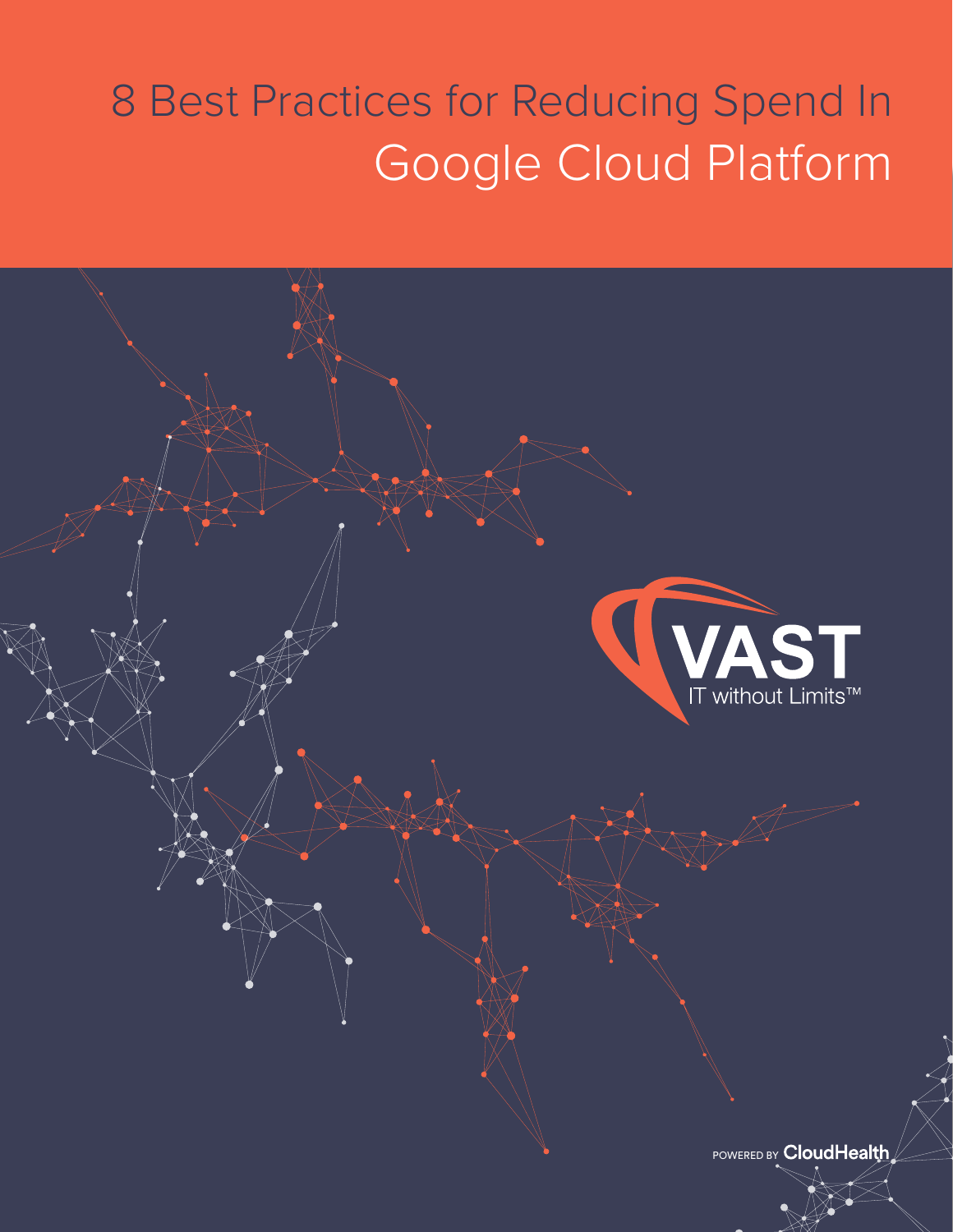

### INTRODUCTION

Google Cloud Platform (GCP) adoption is growing at a staggering rate. Customers are moving to GCP for their multi cloud strategy and the rich features around Machine Learning, Artificial Intelligence, Big Data and Containers along with IaaS, PaaS and SaaS offerings. Competitive pricing and increased credibility as an enterprise cloud provider are also helping drive adoption.

Customers leverage the public cloud environment with certain set of objectives in mind. Typical drivers include leveraging agility, flexibility, security and governance from cloud providers at a lower cost. No one comes to the public cloud with the intention of spending more money on wasted resources, although it is a common occurrence.

Reducing spend in GCP doesn't need to be a process of trial and error there are proven ways to save money in your GCP environment without negatively impacting desired outcomes.

In this eBook we will talk about how to drive cost efficiencies with more accountability and financial transparency. It is easy to keep your GCP environment optimized with just a few observations and process changes.

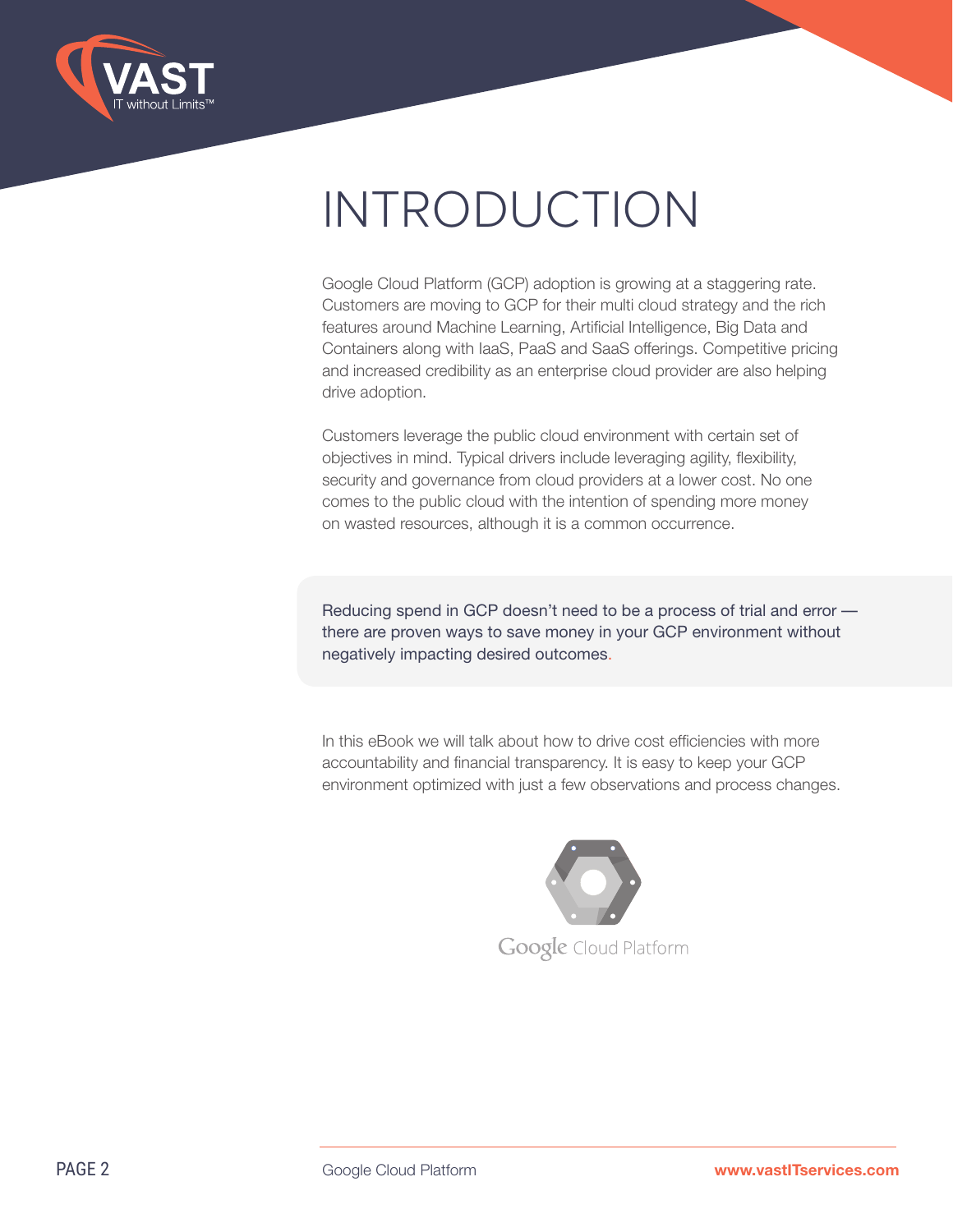

**1**

### DELETE UNATTACHED PERSISTENT DISK

It's common to see thousands of dollars in unattached persistent disk being spent within GCP accounts. Generally, these are disks that are costing money but aren't being used for anything. When a Compute Engine VM is launched, a disk is usually attached to act as the local block storage for the application.

When the Compute Engine VM is terminated, it's possible that the unattached disk will be left running. GCP continues to charge for the full list price of the disk, despite the fact that the disk is no longer in use.

### *Are you spending without your knowledge?*

By continuously checking for unattached disks in your infrastructure, you can cut thousands of dollars from your monthly bill.

By continuously checking for unattached disks in your infrastructure, you can cut thousa nds of dollars from your monthly bill.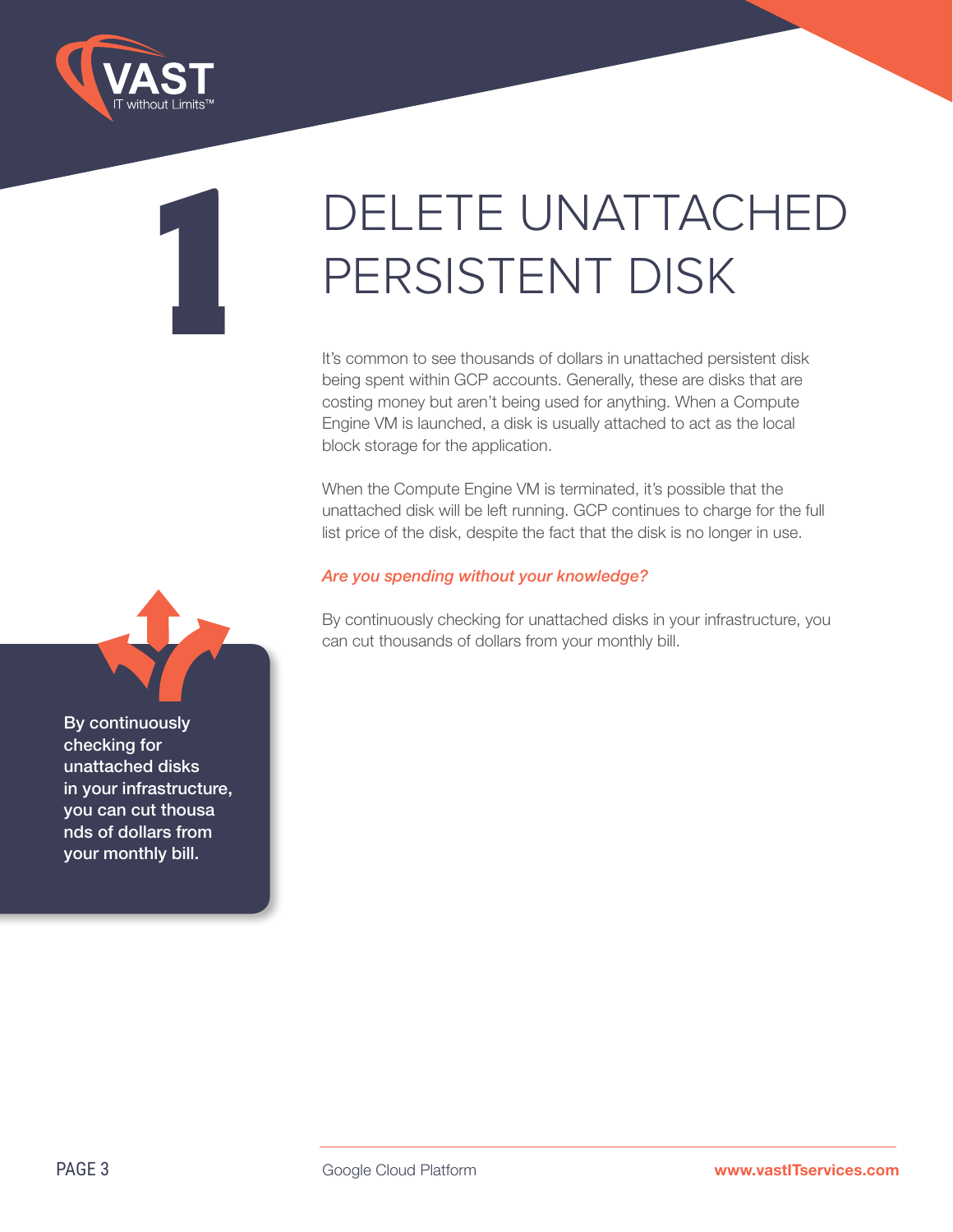

### **2** DELETE SNAPSHOTS<br>WHEN NO LONGER WHEN NO LONGER NEEDED

Persistent Disk snapshots are used to create point in time backup of disks in case of data loss. However, these costs can quickly get out of control if not closely monitored. Individual snapshots are not costly, but when hundreds are provisioned the cost adds up.

Organizations can control snapshots by monitoring snapshot cost and usage per Compute Engine VM to make sure they do not spike out of control. Set a standard in your organization for how many snapshots should be retained per Compute Engine VM. Remember that the majority of the time, a recovery will occur from the most recent snapshot.

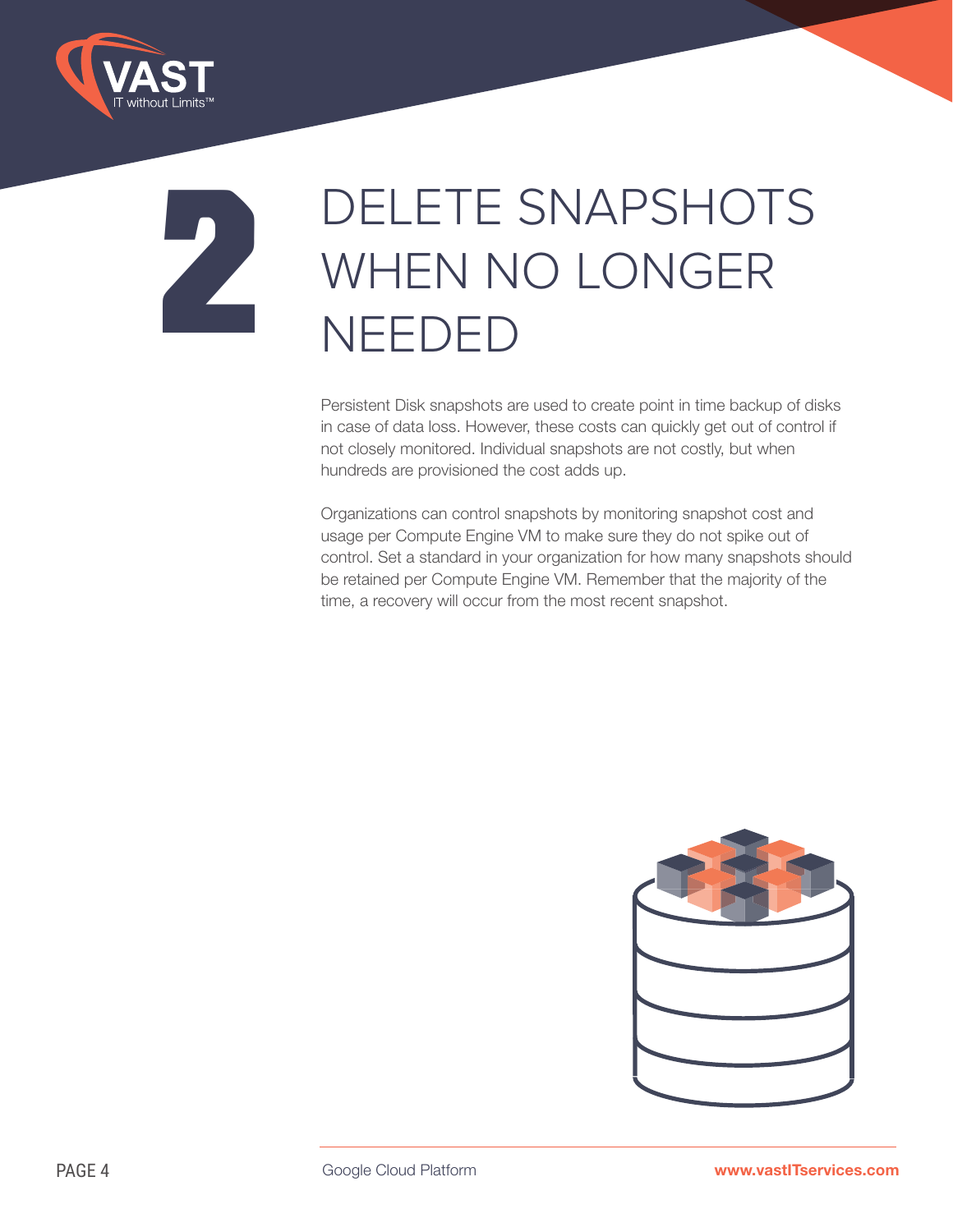

### **3** DELETE DISASSOCIATED **NETWORK** IP ADDRESSES

An external IP address is usually associated with a Compute Engine VM and allows the Compute Engine VM to be reachable via the internet. Customers can also reserve IP addresses to have them dedicated for a project, which is more costly. As a rule, ingress for networking is free and won't impact your bill. Egress, however, under certain conditions is charged which should not be overlooked.



Monthly Network IP Address charges should be as close to zero as possible.

When you reserve a static external IP address, there is no charge when you are using it; but, as soon as it is no longer being used, Google chargesfor it. You can check whether a static external IP address is in use by making a "gcloud compute addresses list" request. This command returns a list of static external IP addresses and their statuses, enabling you to delete those that are show a "reserved" status rather than an "in use" status.

From a best practice standpoint, monthly Network IP Address charges should be as close to zero as possible. If disassociated Network IP Addresses are within the Google Cloud accounts, they should either be reassociated to a Compute Engine VM or outright deleted in order to avoid wasted cost. Size flexibility is offered on Linux/UNIX Regional RIs and is available at no additional cost.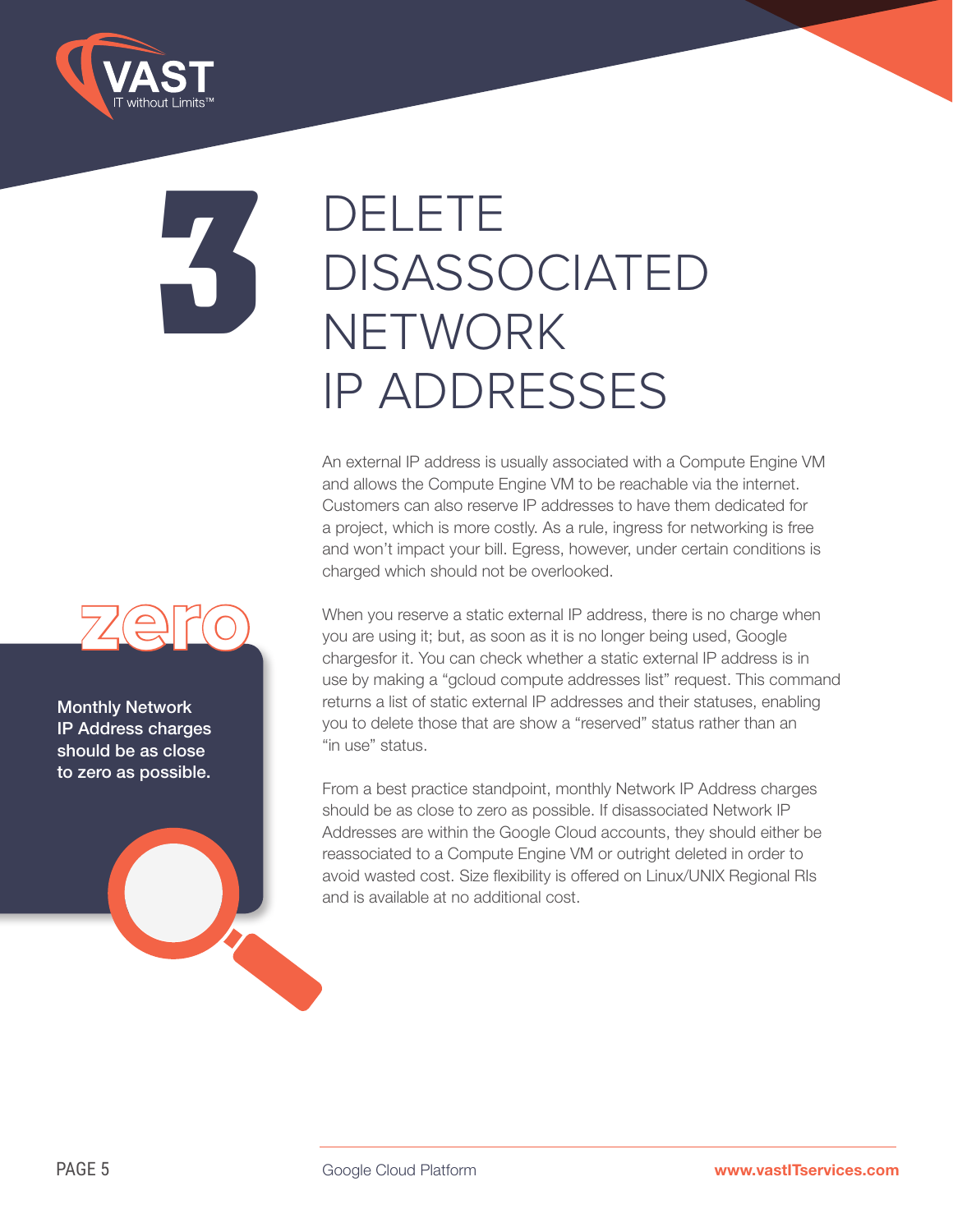

# TERMINATE<br>
ZOMBIE ASS<br>
Zombie assets are infrastructure compor<br>
cloud environment but not being used for ZOMBIE ASSETS

Zombie assets are infrastructure components that are running in your cloud environment but not being used for any purpose. Zombie assets come in many forms. For example, they could be Compute Engine VMs that were once used for a particular purpose, but are no longer in use and have not been turned off. Or they could have been protected through 'deletionProtection' flag for certain SQL servers, but are no longer in active use.

Zombie Compute Engine VMs also can occur when Compute Engine VMs fail during the launch process or because of errors in script that fail to deprovision Compute Engine VMs. Zombie assets can also come in the form of idle Load Balancers that aren't being used effectively, or an idle SQL Database.

No matter the cause, you will be charged for them as long as these assets are running. They must be isolated, evaluated, and immediately terminated if deemed nonessential. Take a backup of the asset before terminating or stopping it to ensure you can recover it if the asset is needed again.

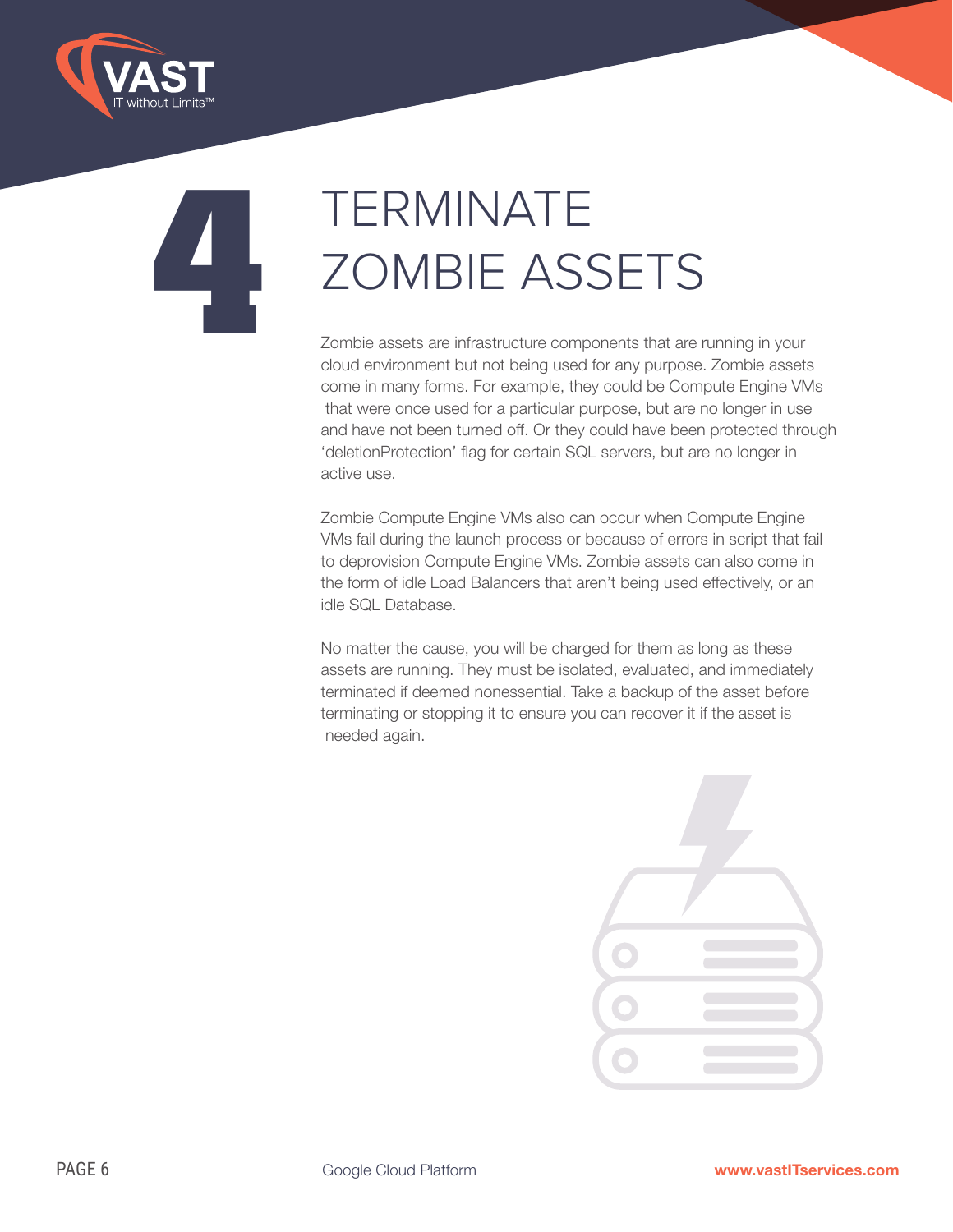

### RIGHTSIZE COMPUTE<br>ENGINE VMS ENGINE VMS

Rightsizing Compute Engine VMs is the cost reduction initiative with the potential for the biggest impact. It's common for developers to spin up new Compute Engine VMs that are substantially larger than necessary.

This may be intentional, to give themselves extra headroom, or accidental since they don't know the performance requirements of the new workload yet. If you are coming from an on-premises environment, the experience of delay in infrastructure delivery can be another reason for over-provisioning.

Over-provisioning a Compute Engine VM can lead to exponentially higher costs and inefficiencies in the environment. Without performance monitoring or cloud management tools, it's hard to tell when assets are over-or under-provisioned..

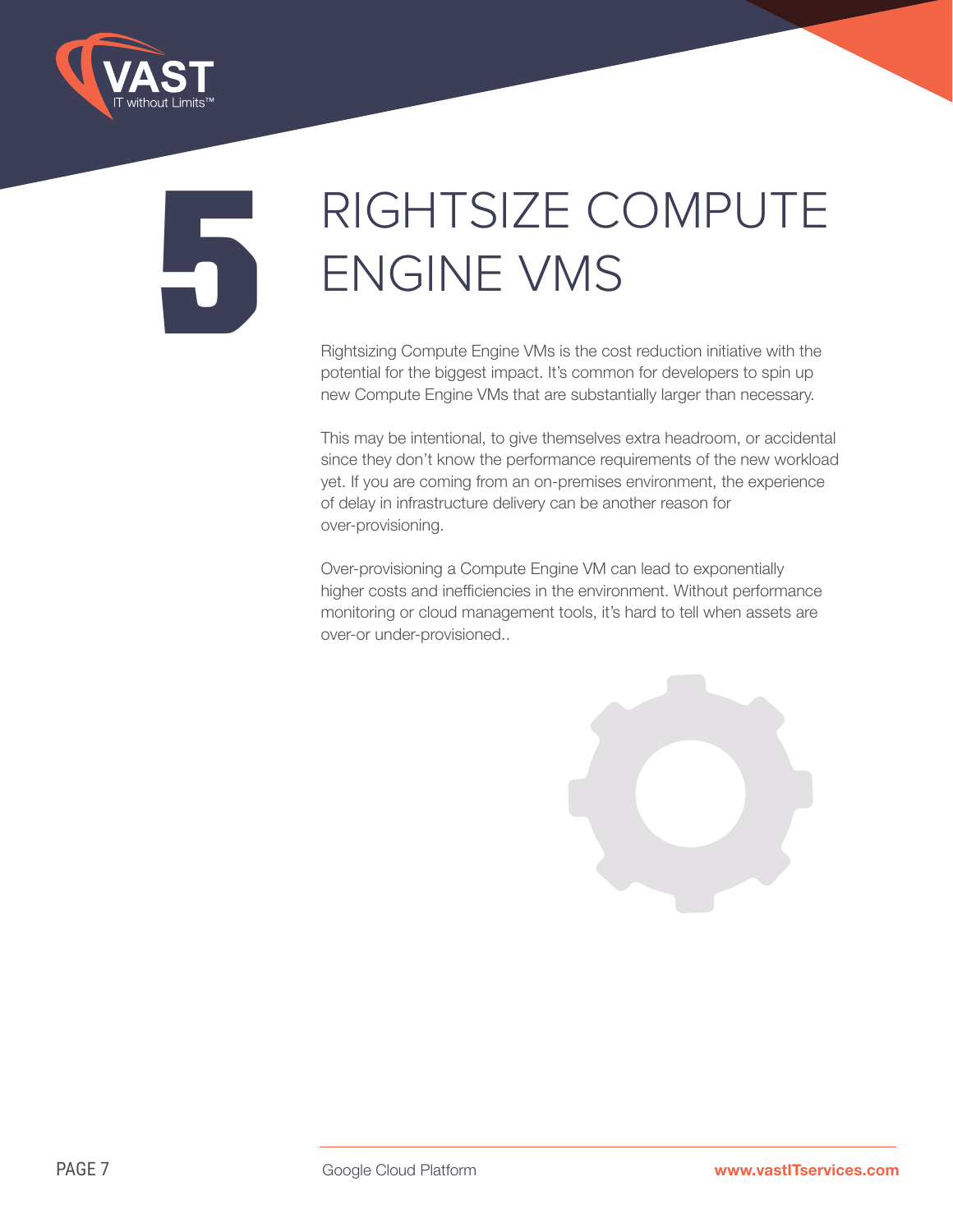

### **6** MANAGING COMPUTE ENGINE VMS ON A SCHEDULE

Google will bill for a Compute Engine VM as long as its running. Inversely, if a Compute Engine VM is in a stopped state, there is no charge associated with it. For Compute Engine VMs that are running 24/7, Google Cloud will bill for 672 to 744 hours per Compute Engine VM per month, depending on the usage. If a Compute Engine VM is turned off between 5pm and 9am on weekdays and stopped weekends and holidays, then total billable hours per month would range from 152 to 184 hours per Compute Engine VM, saving you 488 to 592 Compute Engine VM hours per month.

This is an extreme example, as having flexible workweeks and global teams means that you can't just power down Compute Engine VMs outside normal working hours. However, outside of production, you'll likely find many Compute Engine VMs that do not need to truly run 24/7/365.

The most cost-efficient environments dynamically stop and start Compute Engine VMs based on a set schedule. Each cluster of Compute Engine VMs can be treated a different way.

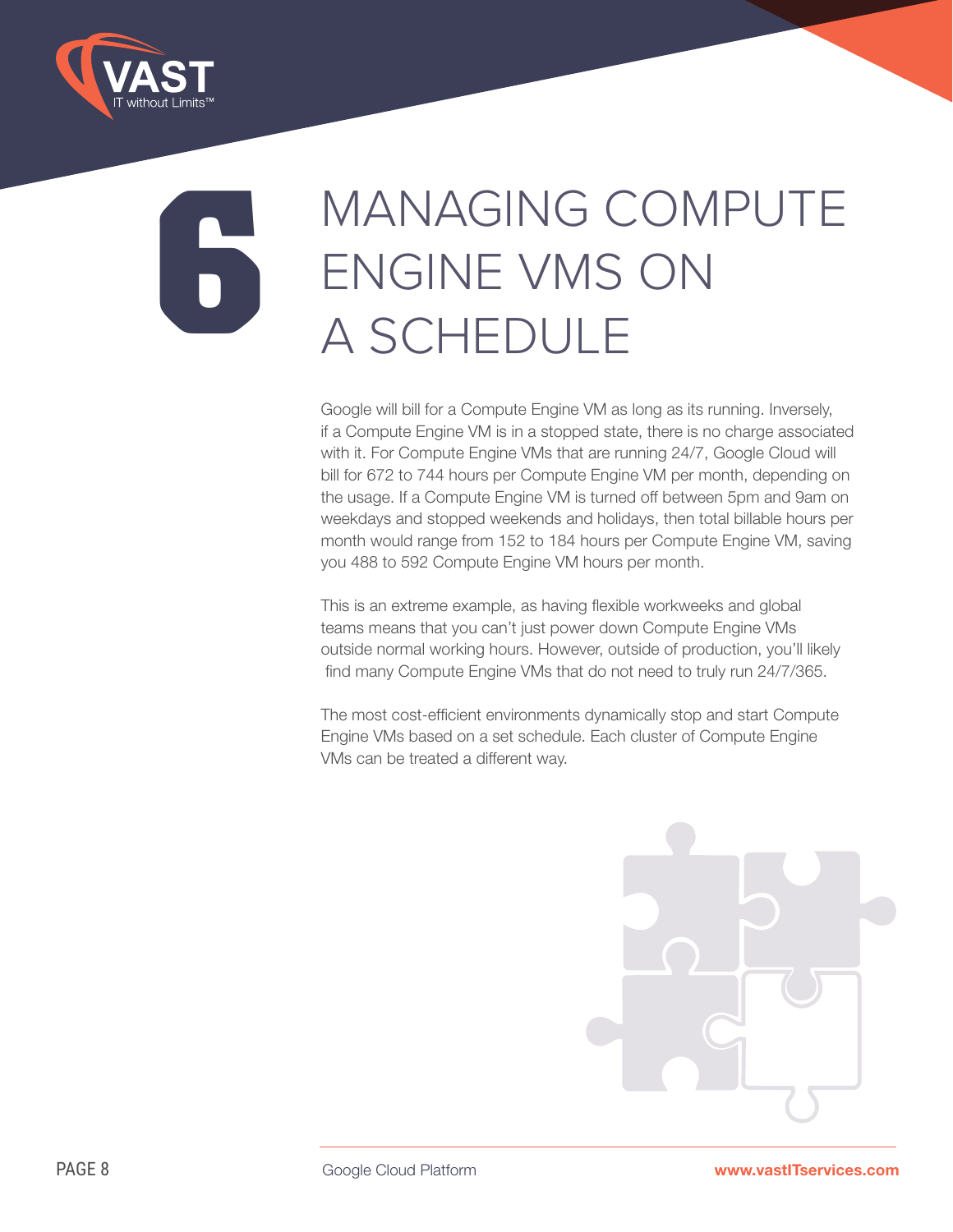

### **7** TAKE ADVANTAGE OF COMMITTED USE DISCOUNTS & SUSTAINED USE DISCOUNTS

For stable and predictable workloads, Google Cloud Platform gives you t o purchase a specific amount of Compute and Memory for discounts. At no upfront payment and a commitment of either 1 year or 3 years customers can save up to 57% of the normal price and thus are a no-brainer for any company with sustained virtual machine usage.

These discounts can be used for standard, highmem, highcpu, custom machine types and sole-tenant node groups. When they expire Compute Engine VMs get charged at the normal price. Another thing to note is that once commitment discounts are purchased, customers cannot cancel them.

Even if you don't make the commitment, you can still benefit from discounts for prolonged usage, in a program Google calls "Sustained Use Discounts." Sustained use discount are given by Google when you consume certain resources for better part of the billing month. They are applicable to resources like custom machines, sole-tenant nodes, GPU devices, etc. These discounts are given automatically and customers don't have to do anything additional to take advantage of them.

At no upfront payment and a commitment of 1 -3 years, customers can save up to

**57%**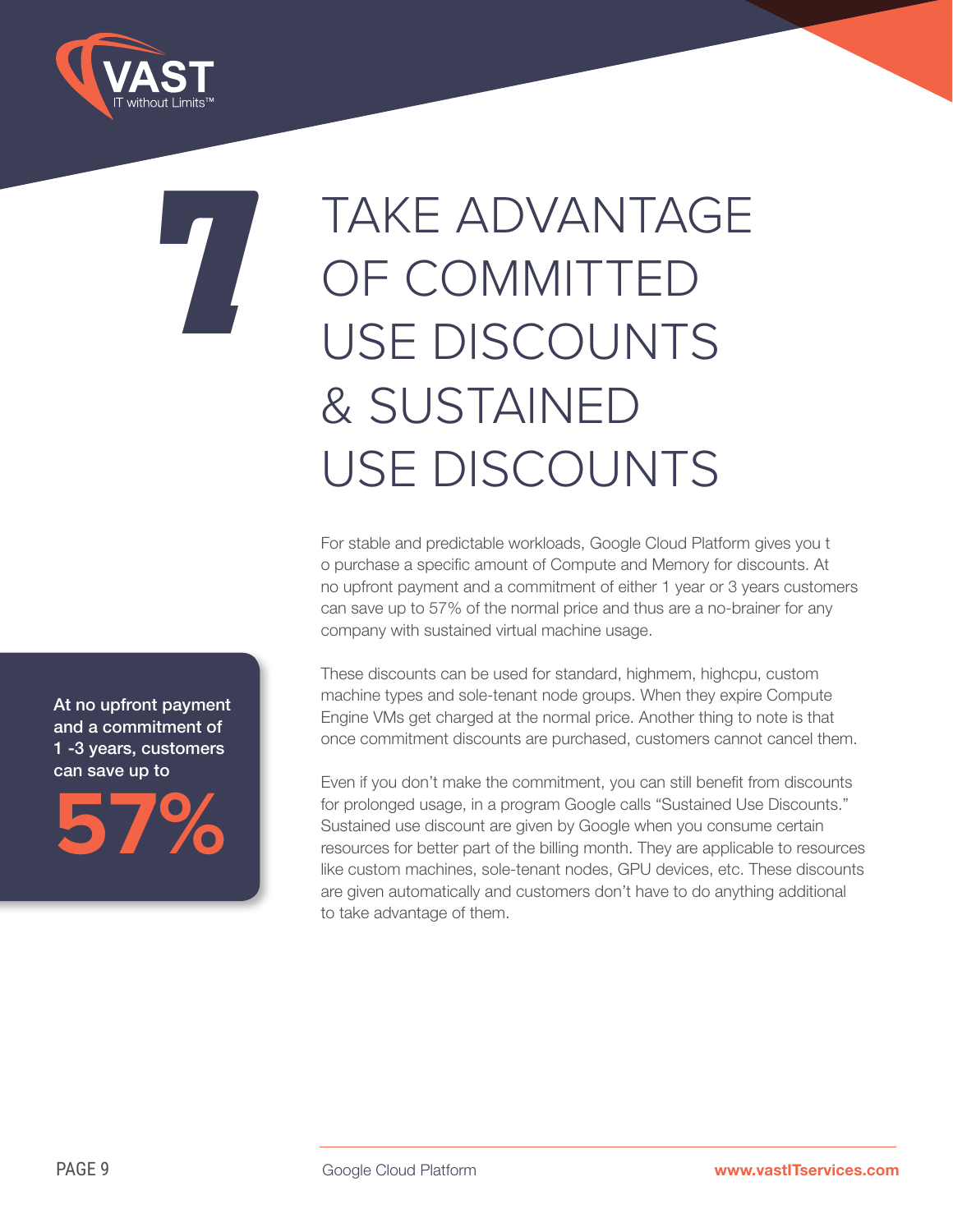

## MIGRATE OBJECT<br>STORAGE TO LOW<br>COST OFFERINGS STORAGE TO LOWER COST OFFERINGS

For stable and predictable workloads, Google Cloud Platform gives you t o purchase a specific amount of Compute and Memory for discounts. At no upfront payment and a commitment of either 1 year or 3 years customers can save up to 57% of the normal price and thus are a no-brainer for any company with sustained virtual machine usage.

These discounts can be used for standard, highmem, highcpu, custom machine types and sole-tenant node groups. When they expire Compute Engine VMs get charged at the normal price. Another thing to note is that once commitment discounts are purchased, customers cannot cancel them.

Even if you don't make the commitment, you can still benefit from discounts for prolonged usage, in a program Google calls "Sustained Use Discounts." Sustained use discount are given by Google when you consume certain resources for better part of the billing month. They are applicable to resources like custom machines, sole-tenant nodes, GPU devices, etc. These discounts are given automatically and customers don't have to do anything additional to take advantage of them.

\$ ?

It is very important to keep track of this since the price differential from the top tier to the bottom is quite high



PAGE 9 Google Cloud Platform **www.vastITservices.com**